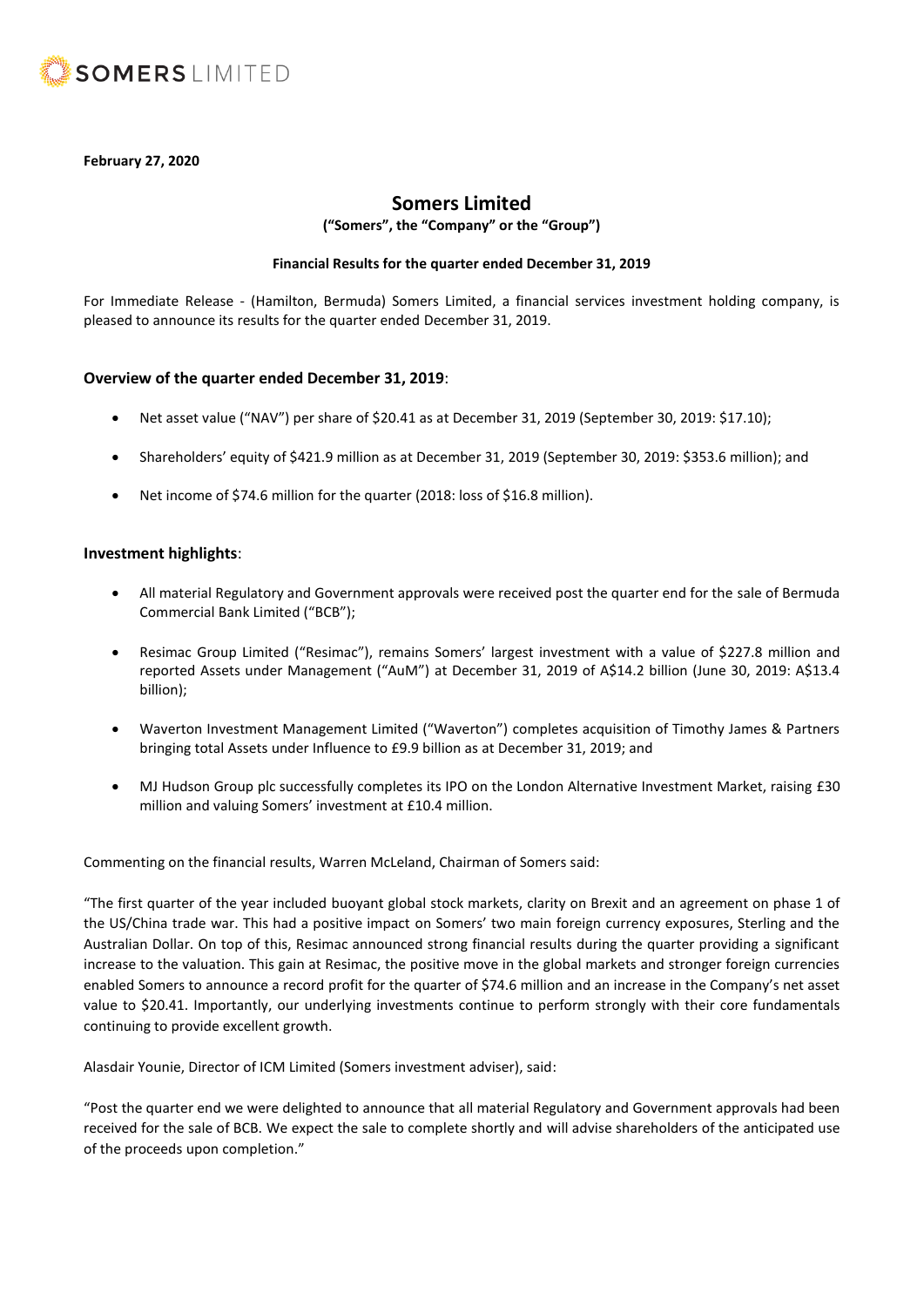

# **Summary of Somers' results for the quarter ended December 31, 2019**

#### **Introduction**

Somers recorded a profit of \$74.6 million (2018: loss of \$16.8 million) during the quarter primarily due to valuation increases at Resimac and PCF and the strengthening of both Sterling and the Australian Dollar against the US Dollar. The first quarter earnings per share was \$3.61 (2018: loss per share of \$0.84). The Company's net asset value per share ended the quarter at \$20.41 (September 30, 2019: \$17.10).

During the quarter Somers recorded a \$71.1 million gain on its investment portfolio (2018: loss of \$10.3 million). The gain was due to an increase in the value of Resimac on the back of continued strong financial results, an increase in the share price of PCF and an increase in the valuation of MJH resulting from its successful IPO. Partially offsetting this, was a valuation decrease at BCB and a decrease in the Thorn share price.

Net foreign exchange gains were \$13.2 million for the quarter (2018: loss of \$5.5 million). As at December 31, 2019 80% of Somers' investment portfolio was exposed to foreign currencies, primarily Sterling and the Australian Dollar, and over the course of the quarter these currencies increased in value versus the US Dollar by 7.7% and 3.9% respectively. These exchange gains were all unrealised.

Somers' total assets increased to \$512.3 million (September 30, 2019: \$423.1 million) due to the valuation and currency movements outlined above. The investment portfolio was \$507.0 million as at December 31, 2019 (September 30, 2019: \$410.3 million) with equity investments (\$503.2 million) accounting for 92.2% of this total. The remaining 0.8% (\$3.8 million) consisted of convertible loan notes and other financial investments. Within investments, Resimac at \$227.8 million, Waverton at \$76.0 million, BCB at \$75.0 million and PCF at \$61.2 million together represent 86.8% of total investments.

#### **Borrowings**

Total borrowings were \$73.6 million at December 31, 2019 (September 30, 2019: \$67.9 million) due to increased shareholder loans to fund investments.

## **Shareholders' Equity**

Shareholders' equity increased by 21.6% to \$421.9 million as at December 31, 2019 (September 30, 201: \$353.6 million). During the December quarter Somers bought back 838 shares at an average cost per share of \$15.00 and the number of shares in issue as at December 31, 2019 was 20,670,010.

## **Directors and Officers Interest in Somers' Share Capital**

At December 31, 2019, the Directors and Officers of the Company and their related interests had combined interests totaling 152,453 common shares representing 0.7% of the Company's issued share capital. No rights to subscribe to shares or debt securities in the Company have been granted to, or exercised by, any Director or Officer of the Company during the December quarter.